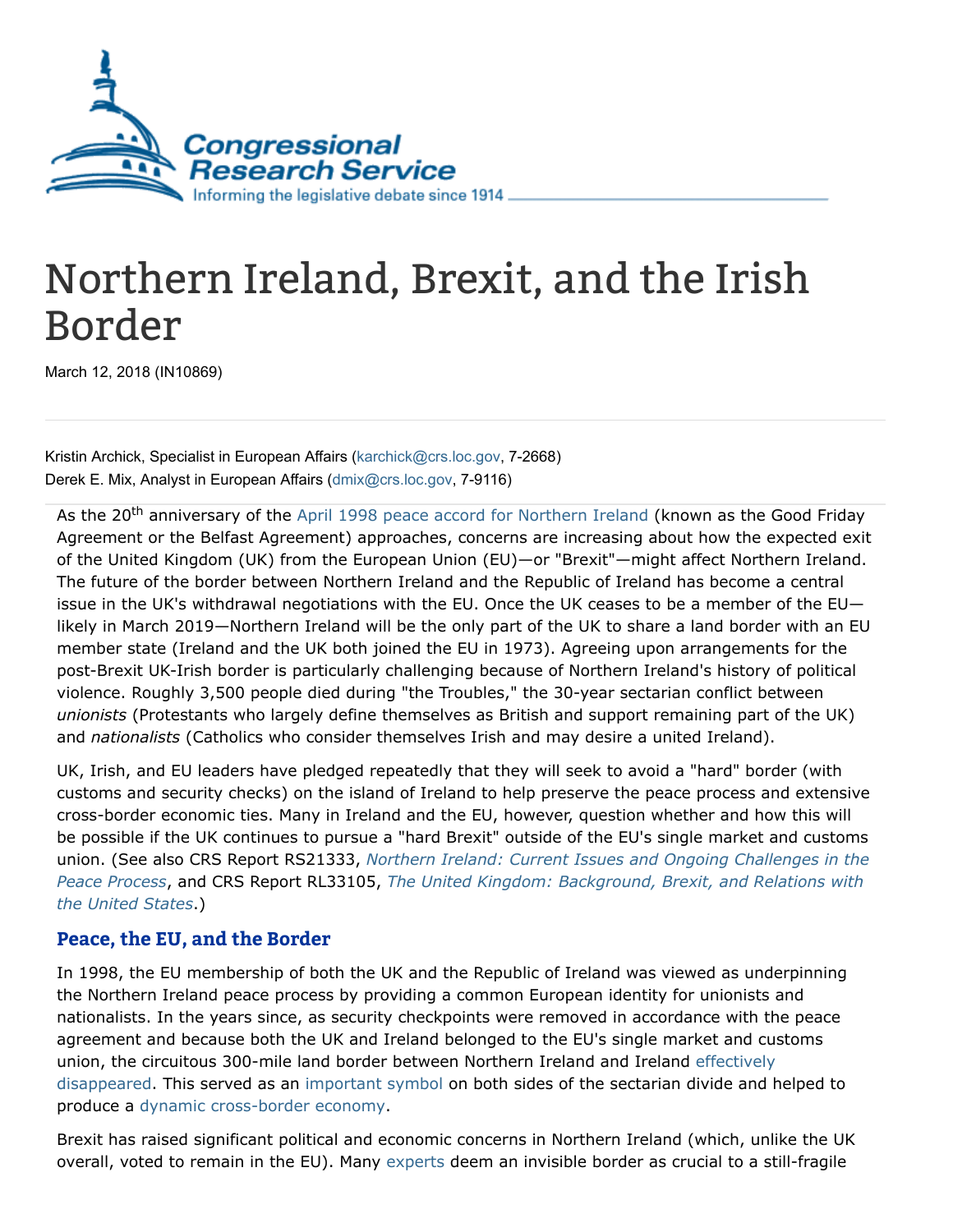peace process, in which deep divisions and a lack of trust persist. This situation is evidenced perhaps most clearly by the stalled [negotiations](https://www.irishtimes.com/news/ireland/irish-news/foster-denies-sinn-f%C3%A9in-claim-she-handed-over-draft-stormont-deal-1.3415978) between the unionist and nationalist communities' respective political parties on reestablishing the regional (or devolved) government, more than a year after the last legislative assembly elections.

Police [officials](https://www.theguardian.com/uk-news/2018/feb/07/n-ireland-police-chief-says-hard-brexit-border-posts-would-be-paramilitary-target) warn that a hard border post-Brexit could pose considerable security risks. During the Troubles, border regions were often considered "bandit [country,"](https://www.washingtonpost.com/world/northern-ireland-has-become-an-unexpected-hurdle-for-brexit/2018/02/28/7efd54e4-1c94-11e8-98f5-ceecfa8741b6_story.html?utm_term=.9745803385ab) with smugglers and gunrunners, and checkpoints were frequently sites of sectarian violence (such violence and criminality have decreased significantly since 1998). Security assessments suggest that if border posts were reinstated, violent dissident groups opposed to the peace process would view them as targets, endangering the lives of police and customs officers. Establishing checkpoints also would pose logistical difficulties. Estimates suggest there are upward of 275 border [crossing](http://www.bbc.com/news/uk-politics-40949424) points.

Many in Northern Ireland and Ireland also are eager to maintain an invisible border to ensure ["frictionless"](https://publications.parliament.uk/pa/ld201617/ldselect/ldeucom/76/7605.htm) trade and safeguard the North-South economy. Ireland is Northern Ireland's top external export and import partner. Moreover, the two parts of the island share integrated labor markets and industries that operate on an all-island basis.



Figure 1. The United Kingdom and the Republic of Ireland

Source: Graphic created by CRS using data from Esri (2017).

## Brexit Negotiations

In December 2017, the UK and the EU reached an [agreement](https://ec.europa.eu/commission/sites/beta-political/files/joint_report.pdf) in principle covering main aspects of key issues in the withdrawal negotiations. Among other measures related to Northern Ireland, the UK committed to uphold the Good Friday Agreement, avoid a hard border (and any physical infrastructure), and protect North-South cooperation on the island of Ireland. In the absence of other agreed solutions that would be preferable to the UK (such as concluding a UK-EU free-trade agreement or devising technology-based solutions), the UK asserted it would maintain "full alignment" with the rules of the EU single market and customs union that support North-South cooperation and the allisland economy. The UK also maintains there will be "no new regulatory barriers" between Northern Ireland and the rest of the United Kingdom.